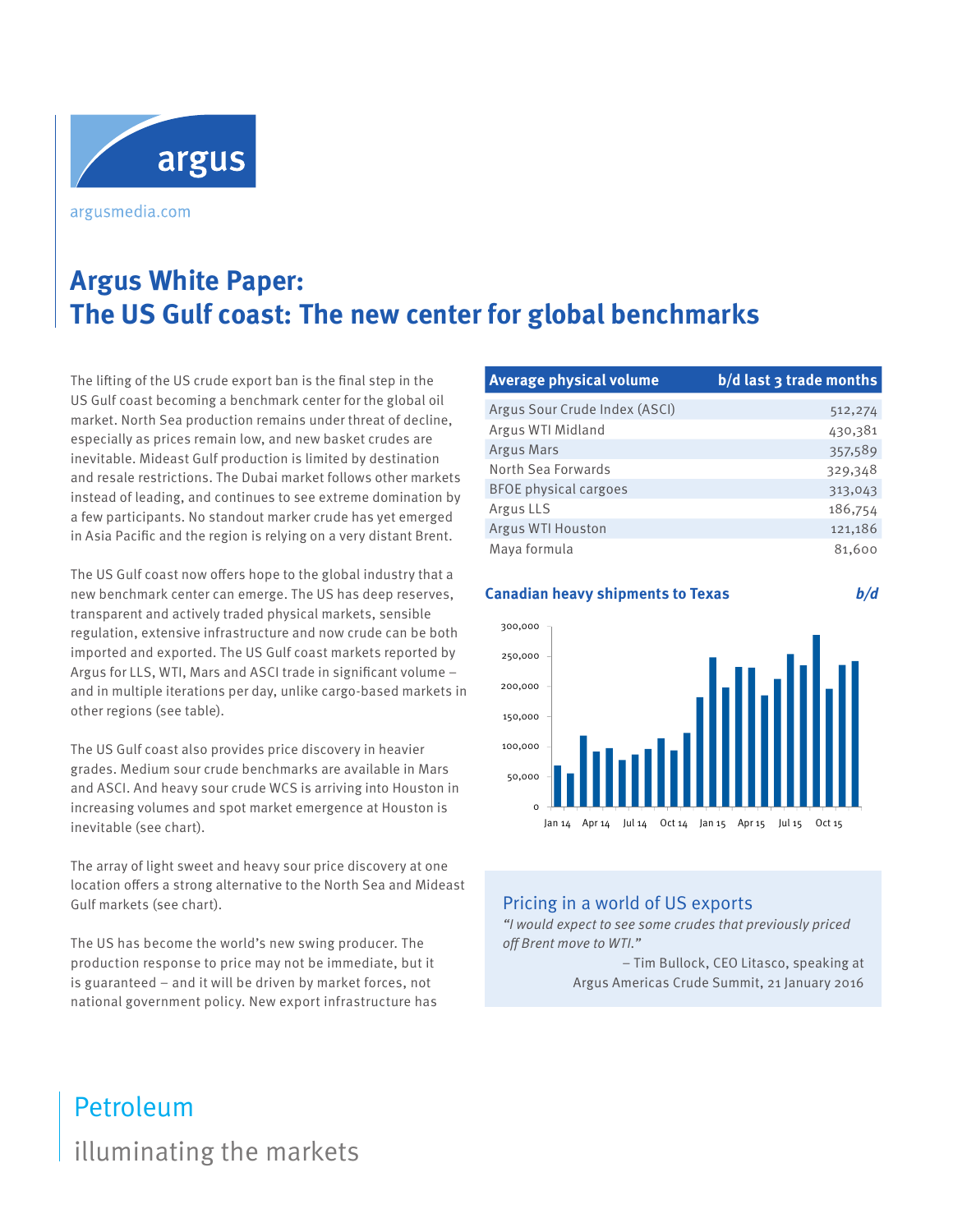to be built at the US Gulf coast and industry needs to adapt. But by the end of this decade we may well see pricing across the Atlantic basin looking to the US Gulf coast for its primary physical and financial benchmarks for a wide array of crude grades.

# WTI Houston at the center of the action

At the very center of this new import/export hub at the US Gulf coast is the WTI Houston market. Spot trade for West Texas Intermediate (WTI) crude at Houston, Texas, has grown rapidly, reflecting both steady production out of the Permian basin in west Texas as well as expanded pipeline capacity delivering WTI to Houston. The Argus volume-weighted average for WTI at Houston is the most transparent indicator of value for the light grade at the US Gulf coast. The market is underpinned by infrastructure suitable for spot trade, segregated storage and a freely tradable spot market. WTI Houston is also backed by robust field production that creates both the surplus volumes needed for a spot market to work properly and the confidence that supply will be available for years to come.

Proof of its emerging importance can be seen in its price behavior relative to existing benchmark prices. As the physical glut of crude at Cushing and in west Texas was transferred to the Gulf coast, the price of Argus WTI Houston converged with that of LLS and Brent. At the moment of the export ban being lifted, prices were demonstrating that the entire Atlantic basin was looking to the Gulf coast as the center of price determination (see chart).

# Argus brings transparency to the Houston market

The emergence of a spot market in Houston for WTI was initially facilitated by Magellan Midstream, which put in place an in-tank transfer system at its Magellan East Houston terminal that allowed for the open trading of barrels. Since the launch of the WTI Houston assessment in February 2015, spot market traded volumes increased significantly (see chart). Participation expanded to include majors, refiners, producers and trading houses.

The spot market liquidity that has been so strong for WTI at Midland in recent years is now expected to transfer down to Houston. All this liquidity will support the Argus WTI Houston quote and make the accompanying financial markets more

### **WTI Houston trade month '000b/d**

**Array of Argus markers**





#### **Benchmark spreads to LLS Gulf coast \$/bl**



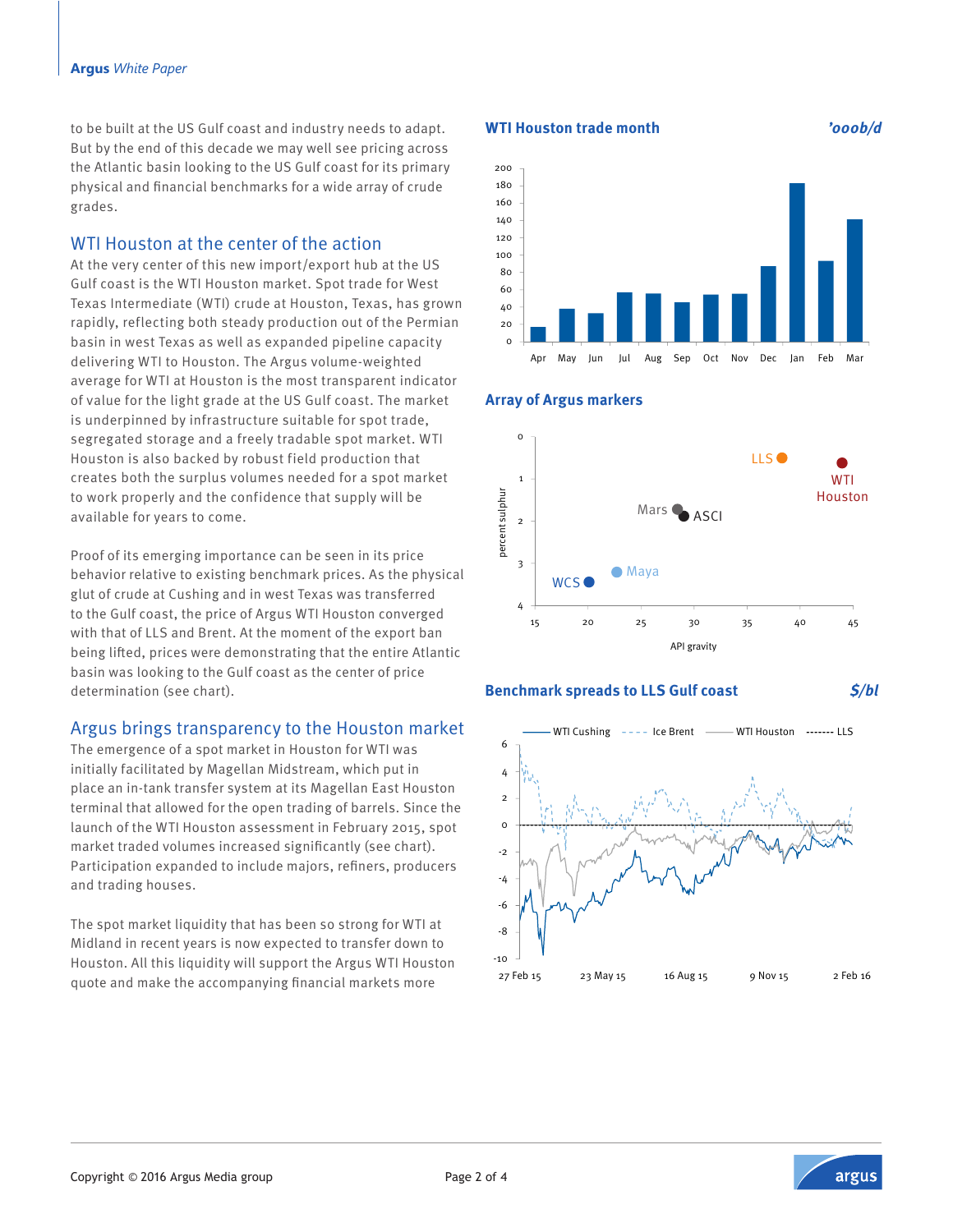#### **Argus** *White Paper*

useful as a hedge. As a result of the growth in the physical market, both CME and Ice now list several futures contracts for WTI Houston, all of which are settled on the Argus price assessment for the grade (see table).

### Consistent quality, consistent production

Argus WTI Houston is supported by clear quality specifications. The WTI Houston market consists of Permian WTI crude shipped to the Magellan East Houston terminal via the 275,000 b/d Longhorn and 300,000 b/d BridgeTex pipelines, both of which set specification requirements for volumes moving through their lines. Once at the terminal, WTI is stored in segregated tanks. This differentiates WTI Houston from Domestic Sweet (DSW) crude at Cushing or Houston. DSW is a blended barrel – often a blend of WCS and Bakken – that can vary significantly in quality and value. Argus WTI Houston provides a stable quality against which more variable qualities can be traded.

The WTI Houston market is backed by Permian production, which remains resilient despite extended periods of low crude prices (see chart [production bar chart overlayed with price line]). At the start of 2016, Permian production was averaging just over 2mn b/d while the Eagle Ford and Bakken fields have seen sharp declines. This flow directly encouraged spot market trading in Houston.



# WTI and LLS become global benchmarks

Brent has become less significant in price discovery in the global oil markets, and WTI and LLS have become the most important global benchmark crudes. In fact, statistically speaking, in recent months LLS appears to be providing more information to the global markets than both WTI and Brent. This makes sense from a fundamental viewpoint. With US light sweet shale oil as the new de-facto swing supply source, LLS, the US Gulf Coast light sweet marker, reflects the refining region where the most shale oil is consumed.

> – Societe Generale Cross Asset Research, "Price Discovery in Oil Markets," 2 June 2015

# The Argus methodology

WTI Houston trades at differentials to the WTI Cushing benchmark and physical contracts roll forward in line with the US Gulf coast pipeline schedule. Argus WTI Houston is a volume-weighted average of all deals done throughout the entire trading day at a differential to WTI Cushing. This average differential is then applied to the Nymex settlement price to arrive at a fixed price. This entire-day volume-weighted average methodology is the same approach used for other US Gulf coast and midcontinent crudes including the highly successful Argus Sour Crude Index and the Argus LLS benchmark.

The US Gulf coast now presents an important alternative pricing matrix for the Atlantic basin and perhaps beyond. The deep financial market for WTI at Cushing forms a foundation. The physical grades at the US Gulf coast price at a differential to futures and act to fine tune that WTI futures price to the true clearing market at the Gulf coast. Those prices are available from Argus in robust volume-weighted averages. Argus LLS and Argus WTI Houston provide the light sweet markers, Argus Mars and ASCI the medium sour markers, and soon Argus WCS at Houston will mark heavy sour values.

The US has already become the world's swing producer. The next step is for the US markets to become the world's benchmarks.